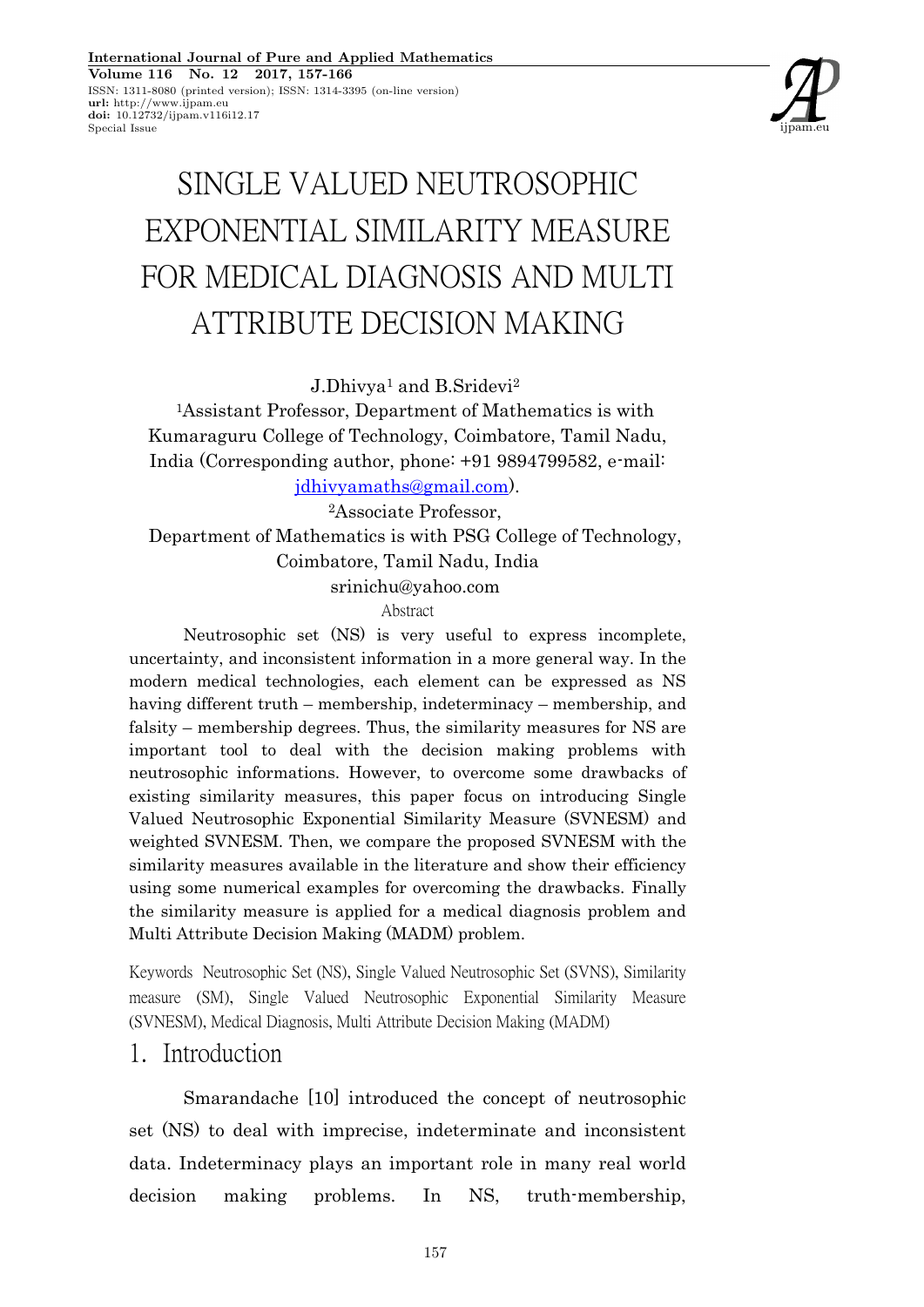indeterminacy-membership and falsity-membership are independent. The concept of NSs generalizes, the fuzzy set introduced by Zadeh [18] in 1965 and the intuitionistic fuzzy set proposed by Atanassov [1] in 1986. From philosophical point of view truth-membership, indeterminacy-membership and falsitymembership of the NS assume the value from real standard or non-standard subsets of  $]-0,1+[$ . Realizing the difficulty in applying the neutrosophic sets in realistic problems, Wang [11] introduced the concept of a single valued neutrosophic set (SVNS), which is a subclass of the neutrosophic set.

Neutrosophic set have been applied in the field of medical diagnosis [4], decision making problems [6, 13, 14] etc. Because of the increased volume of information available in medical diagnosis, it contains a lot of incomplete, uncertainty, and inconsistent information to physicians. In the multi attribute decision making (MADM) problems, similarity measure approach can be used in ranking the alternatives and determining the best among them in neutrosophic form [6, 7, 13, 14].

#### 2. Literature Review

Let  $A = \langle x_j, T_A(x_j)I_A(x_j)F_A(x_j) \rangle | x_j \in X \rangle$  and  $B = \langle x_j, T_B(x_j)I_B(x_j)F_B(x_j) \rangle | x_j \in X \rangle$  be two SVNSs in the universe of discourse  $X = \{x_1, x_2, \dots, x_n\}$ . Then, Ye [15], Ye [16] and Ye [17] presented the Jaccard, Dice, cosine, Improved Cosine and Tangent similarity measures between SVNSs A and B in vector space, respectively, as follows:

Jaccard Similarity measure [15]

 $(A, B) = \frac{1}{n} \sum_{j=1}^{n} \frac{T_A(x_j)T_B(x_j) + I_A(x_j)I_B(x_j) + F_A(x_j)F_B(x_j)}{[(T_A^2(x_j) + T_A^2(x_j))] + (T_B^2(x_j) + T_B^2(x_j) + T_B^2(x_j)) - (T_A(x_j)F_B(x_j) + I_A(x_j)F_B(x_j) + F_A(x_j)F_B(x_j))]$  $=\frac{1}{2}\sum_{k=1}^{n}\frac{T_{A}(x_{j})T_{B}(x_{j})+T_{A}(x_{j})T_{B}(x_{j})+T_{A}(x_{j})T_{B}(x_{j})T_{B}(x_{j})T_{B}(x_{j})T_{B}(x_{j})T_{B}(x_{j})T_{B}(x_{j})T_{B}(x_{j})T_{B}(x_{j})T_{B}(x_{j})T_{B}(x_{j})T_{B}(x_{j})T_{B}(x_{j})T_{B}(x_{j})T_{B}(x_{j})T_{B}(x_{j})T_{B}(x_{j})T_{B}(x_{j})T_{B}(x_{j})T_{B}(x_{j})T_{B}(x_{j})T$  $\frac{1}{f=1}$   $\int_{a}^{b}$   $A(x) f(t) dt$   $A(x) f(t) dt$   $B(x) f(t) dA(x) f(t) dA(x) f(t) dA(x) f(t) dA(x) f(t) dA(x) f(t) dA(x) f(t) dA(x) f(t) dA(x) f(t) dA(x) f(t) dA(x) f(t) dA(x) f(t) dA(x) f(t) dA(x) f(t) dA(x) f(t) dA(x) f(t) dA(x) f(t) dA(x) f(t) dA(x) f(t) dA(x) f(t) dA(x) f(t) dA(x) f(t) dA(x) f(t) dA(x) f(t) dA(x) f(t) dA(x$  $J(A, B) = \frac{1}{n} \sum_{i=1}^{n} \frac{I_A(x_j)I_B(x_j) + I_A(x_j)I_B(x_j) + I_A(x_j)I_B(x_j)}{[T_A^2(x_i) + T_A^2(x_i)] + [T_B^2(x_i) + T_B^2(x_i)] + [T_B^2(x_i) - [T_A(x_i)T_B(x_i) + I_A(x_i)T_B(x_i) + F_A(x_i)F_B(x_i)]}$  $T_A(x_i)T_B(x_i)+I_A(x_i)I_B(x_i)+F_A(x_i)F_B(x_i)$  $S_J(A, B) = \frac{1}{n} \sum_{j=1}^{n} \frac{T_A(x_j) T_B(x_j) + T_A(x_j)}{[T_A^2(x_j) + T_A^2(x_j) + T_A^2(x_j)] + [T_B^2(x_j) + T_B^2(x_j) + T_B^2]}$ 

Dice Similarity measure [15]

(1)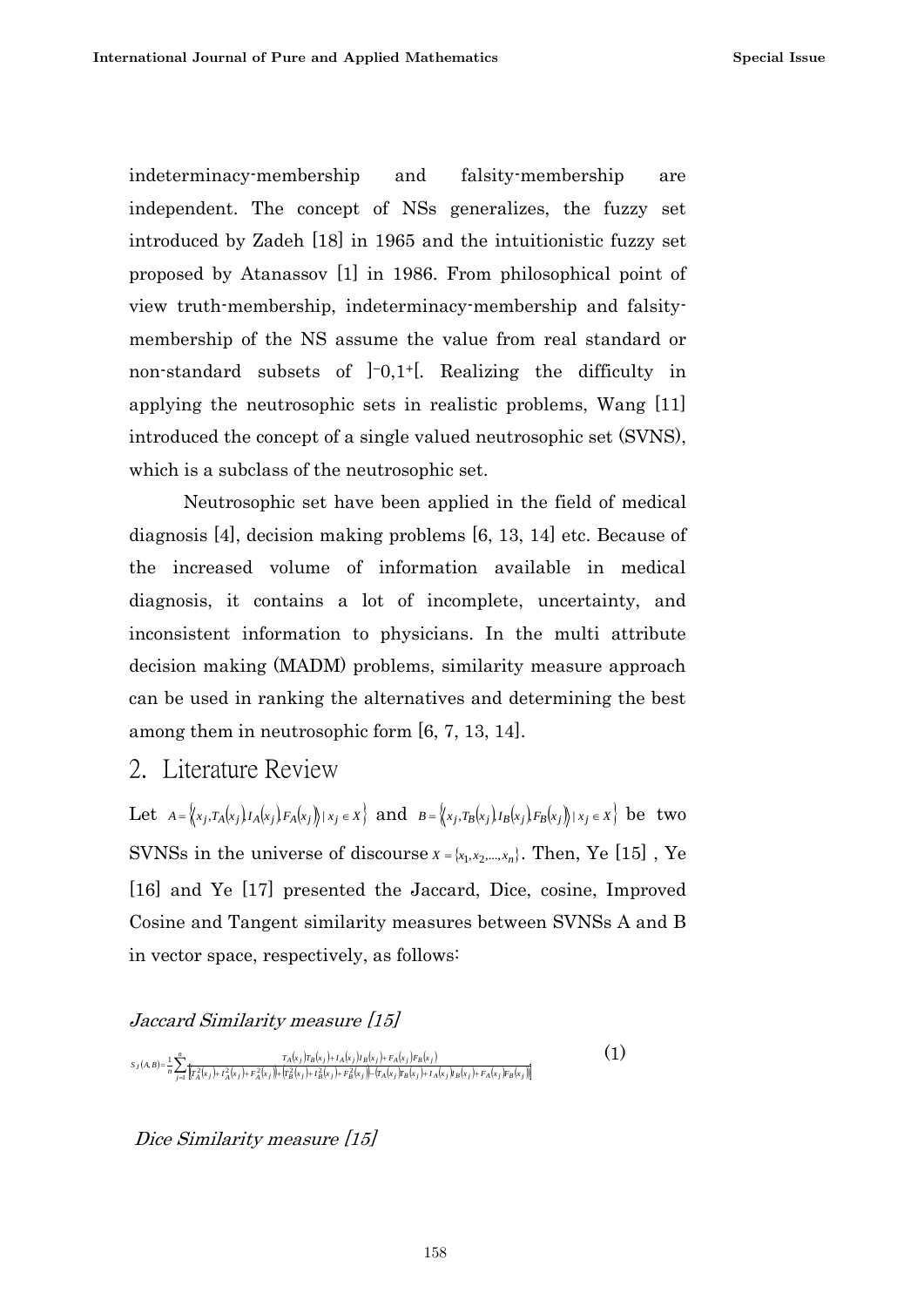$$
S_D(A, B) = \frac{1}{n} \sum_{j=1}^n \frac{2(r_A(x_j) r_B(x_j) + I_A(x_j) I_B(x_j) + F_A(x_j) F_B(x_j))}{(r_A^2(x_j) + I_A^2(x_j) + r_A^2(x_j)) + (r_B^2(x_j) + I_B^2(x_j) + F_B^2(x_j))}
$$
  
(2)

Cosine Similarity measure [15]

$$
S_C(A, B) = \frac{1}{n} \sum_{i=1}^n \frac{T_A(x_j) T_B(x_j) + I_A(x_j) I_B(x_j) + F_A(x_j) F_B(x_j)}{\sqrt{T_A^2(x_j) + I_A^2(x_j) + F_A^2(x_j)} \sqrt{T_B^2(x_j) + I_B^2(x_j) + F_B^2(x_j)}}
$$
\n(3)

Improved Cosine Similarity measure [16]

$$
SC_1(A, B) = \frac{1}{n} \sum_{j=1}^{n} \cos \left[ \frac{\pi (|T_A(x_j) - T_B(x_j)| \vee |I_A(x_j) - I_B(x_j)| \vee |F_A(x_j) - F_B(x_j)|)}{2} \right]
$$

(4)

$$
SC_2(A,B) = \frac{1}{n} \sum_{j=1}^{n} \cos \left[ \frac{\pi (|r_A(x_j) - r_B(x_j)| + |r_A(x_j) - r_B(x_j)| + |r_A(x_j) - r_B(x_j)|)}{6} \right]
$$
  
(5)

#### Tangent Similarity measure [17]

$$
T_1(A, B) = 1 - \frac{1}{n} \sum_{j=1}^n \tan \left[ \frac{\pi}{4} \max \left( |T_A(x_j) - T_B(x_j)|, |I_A(x_j) - I_B(x_j)|, |F_A(x_j) - F_B(x_j)| \right) \right]
$$
  
(6)

$$
T_2(A, B) = 1 - \frac{1}{n} \sum_{j=1}^n \tan \left[ \frac{\pi}{12} (|T_A(x_j) - T_B(x_j)| + |I_A(x_j) - I_B(x_j)| + |F_A(x_j) - F_B(x_j)|) \right]
$$
  
(7)

3.2 Drawbacks of the existing similarity measure

Some drawbacks of Eqs. (1) to (7) as follows:

(i) For two SVNSs A and B, if  $T_A(x_j) = I_A(x_j) = F_A(x_j) = 0$  and/or  $T_B(x_j) = I_B(x_j) = F_B(x_j) = 0$  for any  $x_j$  in X (j=1, 2, …, n), Eqs. (1), (2), and (3) is undefined or unmeaningful.

(ii) If  $T_A(x_j) = 2T_B(x_j)$ ,  $I_A(x_j) = 2I_B(x_j)$ , and  $F_A(x_j) = 2F_B(x_j)$  or  $2T_A(x_j) = T_B(x_j)$ ,  $2I_A(x_j) = I_B(x_j)$  and  $2F_A(x_j) = F_B(x_j)$  for any  $x_j$  in X (j=1, 2, ..., n), applying Eq. (3), we have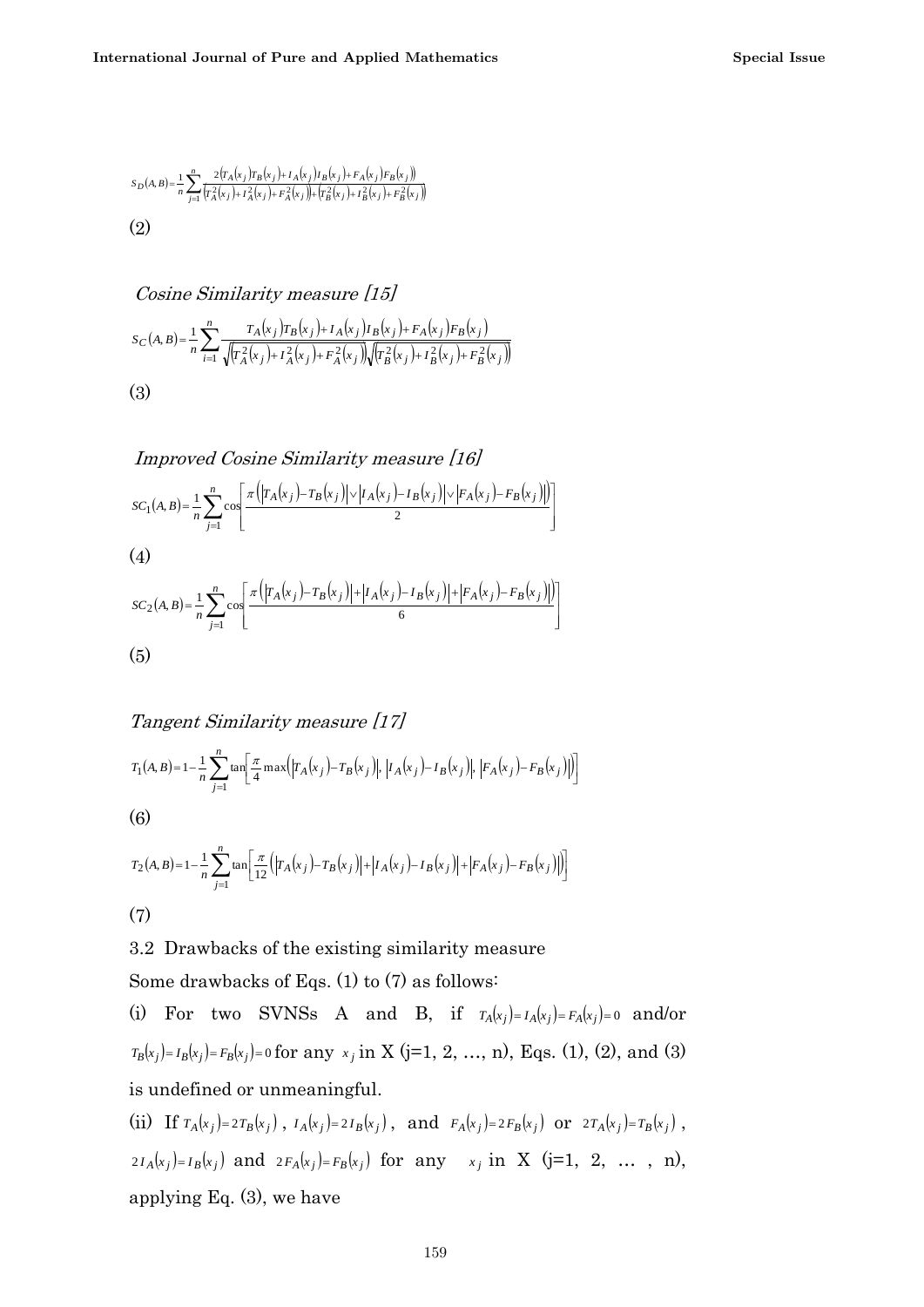$$
S_C(A,B) = \frac{1}{n} \sum_{i=1}^n \frac{2T_A(x_j)F_B(x_j) + 2I_A(x_j)F_B(x_j) + 2F_A(x_j)F_B(x_j)}{2\sqrt{(T_A^2(x_j) + T_A^2(x_j) + T_A^2(x_j))}\sqrt{(T_B^2(x_j) + T_B^2(x_j) + T_B^2(x_j))}} = \frac{1}{n} \sum_{i=1}^n \frac{T_A^2(x_j) + T_A^2(x_j) + T_A^2(x_j)}{T_A^2(x_j) + T_A^2(x_j) + T_A^2(x_j)} = \frac{1}{n} \sum_{i=1}^n \frac{T_A^2(x_j) + T_A^2(x_j) + T_A^2(x_j)}{T_A^2(x_j) + T_A^2(x_j) + T_A^2(x_j)} = \frac{1}{n} \sum_{i=1}^n \frac{T_A^2(x_j) + T_A^2(x_j) + T_A^2(x_j)}{T_A^2(x_j) + T_A^2(x_j) + T_A^2(x_j)} = \frac{1}{n} \sum_{i=1}^n \frac{T_A^2(x_j) + T_A^2(x_j) + T_A^2(x_j)}{T_A^2(x_j) + T_A^2(x_j) + T_A^2(x_j)} = \frac{1}{n} \sum_{i=1}^n \frac{T_A^2(x_j) + T_A^2(x_j) + T_A^2(x_j)}{T_A^2(x_j) + T_A^2(x_j) + T_A^2(x_j)} = \frac{1}{n} \sum_{i=1}^n \frac{T_A^2(x_j) + T_A^2(x_j) + T_A^2(x_j)}{T_A^2(x_j) + T_A^2(x_j) + T_A^2(x_j)} = \frac{1}{n} \sum_{i=1}^n \frac{T_A^2(x_j) + T_A^2(x_j) + T_A^2(x_j)}{T_A^2(x_j) + T_A^2(x_j) + T_A^2(x_j)} = \frac{1}{n} \sum_{i=1}^n \frac{T_A^2(x_j) + T_A^2(x_j) + T_A^2(x_j)}{T_A^2(x_j) + T_A^2(x_j) + T_A^2(x_j)} = \frac{1}{n} \sum_{i=1}^n \frac{T_A^2(x_j) + T_A^2(x_j) + T_A^2(x_j)}{T_A^2(x_j) + T_A^2(x_j) + T_A^2(x_j)} = \frac{1}{n} \sum_{i=1}^n \frac{T_A^2(x_j) + T_A^2(x_j) + T_A^2(x_j)}{T_A^2(x
$$

Since  $A \neq B$ ,  $S_C(A, B) = 1$ . This means that it fails to satisfy property (S3) in Definition 2.

(iii) For the SVNSs  $A = \{(x, 0.2, 0.3, 0.4)\}, B = \{(x, 0.2, 0.3, 0.4)\}, C = \{(x, 0.4, 0.2, 0.6)\}$ and  $D = \{(x, 0.2, 0.1, 0.3)\}\.$  By applying Eq. (4), we get  $SC_1(A, B) = SC_1(C, D) = 1$ . In this case, improved cosine similarity measure produce an unreasonable phenomenon and also not carry out the recognition for the two SVNSs C and D, as well fails to satisfy property (S3) in Definition 2.

(iv) For the SVNSs  $A = \{(x,0,1,1)\}$ ,  $B = \{(x,0,0,0)\}$  and  $C = \{(x,1,0,0)\}$ ;  $T_1(B,C)=T_2(B,C)=0$ ,  $T_1(A,B)=0$ ,  $T_2(A,B)=0.7321$ ,  $T_1(A,C)=0$ ,  $T_2(A,C)=0.4223$  implies in Eq. (6)  $T_2(A,B)$  carry out higher similarity value and produces an unreasonable phenomenon for the similarity measures of two SVNSs A and B. Hence the similarity measures in Eq. (6) are not suitable for handling pattern recognition and medical diagnosis problems.

### 3. Comparison of the similarity measures

In this section, to examine the performance of the proposed similarity measure on precision and discriminatory ability, a comparative study is conducted on different sets used in the literature. Let A, B and C be three neutrosophic sets in the universe of discourse. Table 1 is used to compare the proposed similarity measure  $S_{\text{NS}}$  with the existing similarity measures [15  $\cdot$ 17]. In table 1, five different patterns, case 1 to case 5 are taken and the result obtained by  $[15 \cdot 17]$  and  $S_{NS}$  are listed. It is seen that the proposed similarity measure S<sub>NS</sub> can overcome the drawbacks of getting the unreasonable results of the existing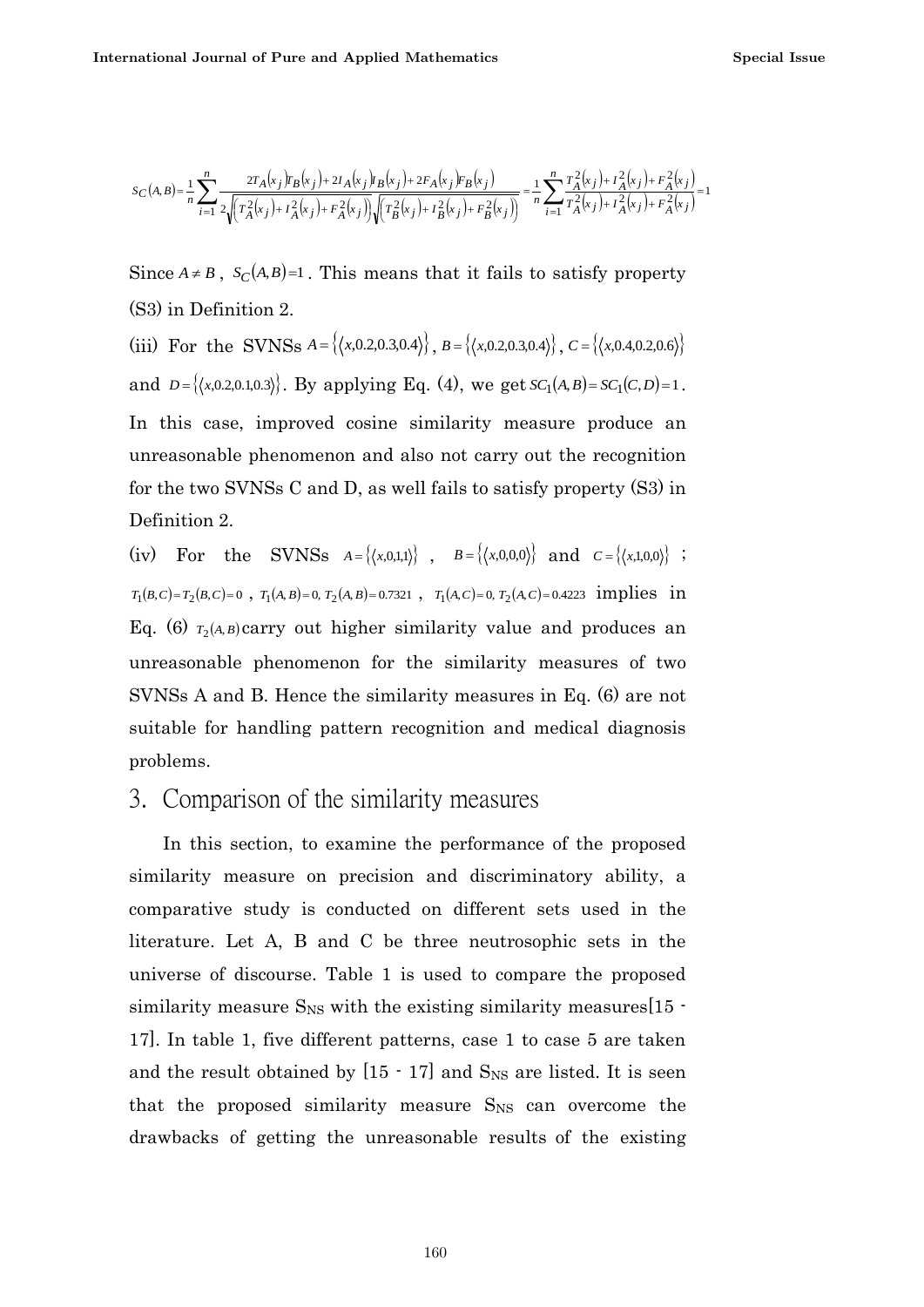similarity measures  $s_J(A,B)$  [15],  $s_D(A,B)$  [15],  $s_C(A,B)$  [15],  $c_1(A,B)$  [16],  $C_2(A,B)$  [16],  $T_1(A,B)$  [17] and  $T_2(A,B)$  [17].

From Table 1,  $s_c$  [15] cannot carry out the recognition between case 1 and case 5, also produces the unreasonable and undefined phenomenon for case 5 and case 4. Then, we can see that the similarity measures  $S_J$ ,  $S_D$ ,  $C_1$  and  $T_1$  cannot carry out the recognition between case 3 and case 4, while the similarity measures  $C_2$  and  $T_2$  can carry out all recognitions. Hence the similarity measure  $c_2$  and  $r_2$  demonstrate stronger discrimination among them and are superior to other similarity measures, while the cosine similarity measure  $s_c$  in vector space demonstrates bad discrimination among them and is inferior to other similarity measures. Even though  $c_2$  and  $r_2$  reveal stronger discrimination, it gives the higher similarity value for all the cases discussed in Table 1. Hence the similarity measure  $c_2$  and  $r_2$  are not suitable for handling pattern recognition and medical diagnosis problems. The proposed measure overcomes the shortcomings of the existing measure by defining the similarity measure using the exponential operation. Therefore the similarity measure  $S_{NS}$  will be applied to medical diagnosis problems.

|                  | Case 1                           | Case 2                                                                                                                                          | Case 3              | Case 4              | Case 5                                  |
|------------------|----------------------------------|-------------------------------------------------------------------------------------------------------------------------------------------------|---------------------|---------------------|-----------------------------------------|
| A                | <x, 0.2,="" 0.3,="" 0.4=""></x,> | <x, 0.2,="" 0.3,="" 0.4<="" th=""><th><x,1,0,0></x,1,0,0></th><th><x,1,0,0></x,1,0,0></th><th><x, 0.2,="" 0.4,="" 0.6<="" th=""></x,></th></x,> | <x,1,0,0></x,1,0,0> | <x,1,0,0></x,1,0,0> | <x, 0.2,="" 0.4,="" 0.6<="" th=""></x,> |
| B                | <x, 0.2,="" 0.3,="" 0.4=""></x,> | <x, 0.2,="" 0.3<="" 0.4,="" th=""><th><x,0,1,1></x,0,1,1></th><th>&lt; x, 0, 0, 0 &gt;</th><th><x,0.2,0.1,0.3></x,0.2,0.1,0.3></th></x,>        | <x,0,1,1></x,0,1,1> | < x, 0, 0, 0 >      | <x,0.2,0.1,0.3></x,0.2,0.1,0.3>         |
| $S_J(A, B)$ [15] |                                  | 0.9333                                                                                                                                          | O                   | U                   | 0.6667                                  |
| $S_D(A, B)$ [15] |                                  | 0.9655                                                                                                                                          | $\theta$            | $\theta$            | 0.8000                                  |
| $S_C(A, B)$ [15] |                                  | 0.9655                                                                                                                                          | $\mathbf{0}$        | Null                |                                         |
| $C_1(A, B)$ [16] |                                  | 0.9877                                                                                                                                          | $\theta$            | $\Omega$            | 0.8910                                  |
| $C_2(A,B)$ [16]  |                                  | 0.9945                                                                                                                                          | $\theta$            | 0.8660              | 0.9511                                  |
| $T_1(A,B)$ [17]  |                                  | 0.9213                                                                                                                                          | $\theta$            | $\Omega$            | 0.7599                                  |
| $T_2(A,B)$ [17]  |                                  | 0.9476                                                                                                                                          | $\theta$            | 0.7321              | 0.8416                                  |
| $S_{NS}(A, B)$   |                                  | 0.8305                                                                                                                                          | $\theta$            | 0.3508              | 0.5549                                  |
|                  |                                  |                                                                                                                                                 |                     |                     |                                         |

Table 1: Similarity measure values of Eqs. (1)-(7), (19)

## 4. Applications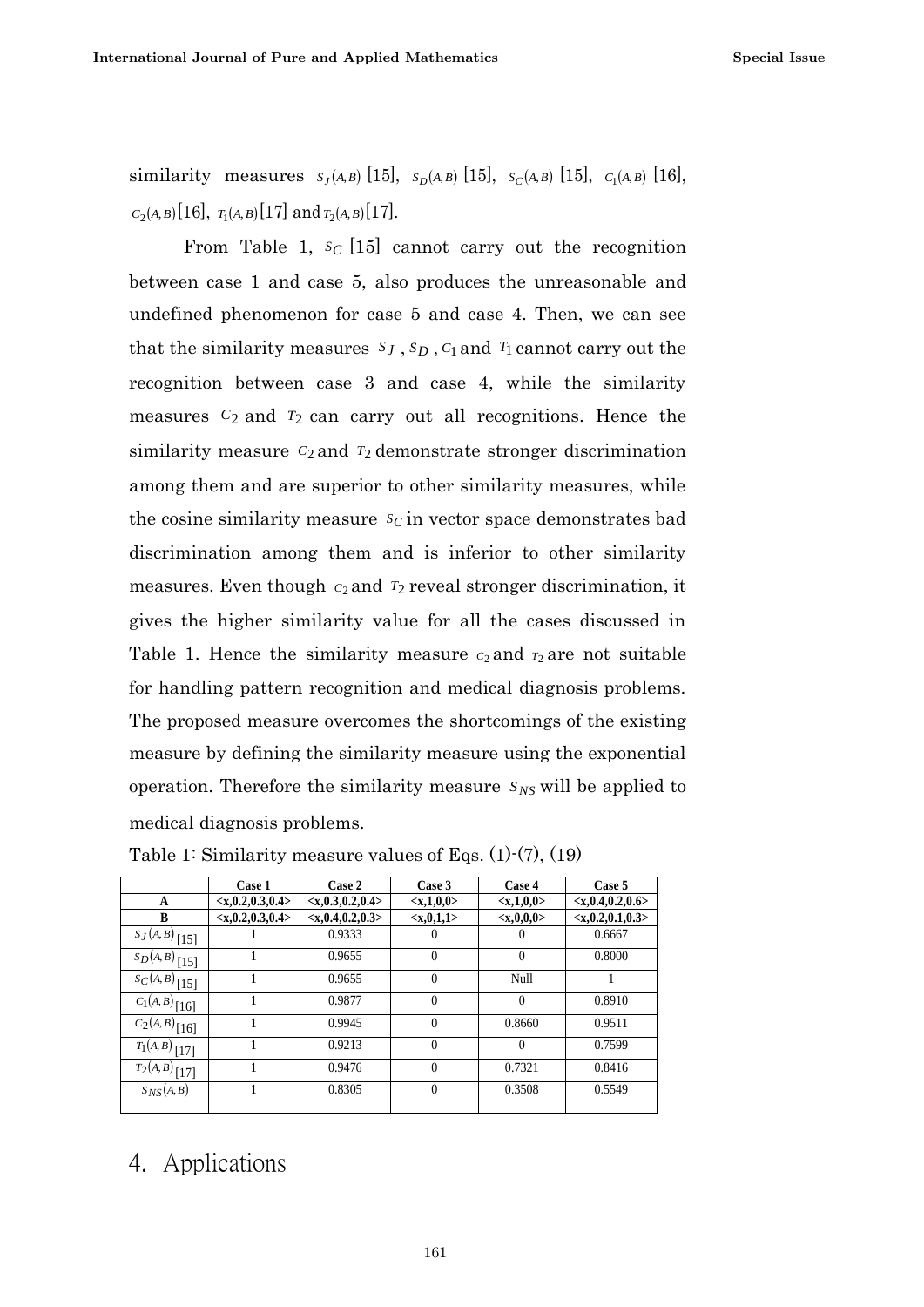In this section, the proposed SVNESM is applied to medical diagnosis problems and multi attribute decision making problems as discussed below.

6.1 Medical Diagnosis using Neutrosophic exponential operation Let us consider the medical diagnosis problem adopted from [17]. Assume that the set of diagnosis  $Q$  =  $\{Q_1$  (Viral Fever),  $Q_2$  (Malaria),  $Q_3$  (Typhoid),  $Q_4$  (gastritis),  $Q_5$  (Stenocardia) $\}$   $and  $\>$  a  $\>$ set  $\>$  of$ symptoms  $S = \{ S_1 \text{ (Fever)}, S_2 \text{ (Headache)}, S_3 \text{ (Stomach pain)}, S_4 \text{ (Cough)}, S_5 \text{ (Check in pain)} \}$ Then the attribute values of the considered diseases are

represented by SVNSs, shown in Table 2.

In the medical diagnosis, assume that we take a sample from a patient  $P_1$  with all the symptoms, which is represented by the following NSs information:

$$
P_1\left(Patient\right) = \left\{\langle S_1, 0.8, 0.2, 0.1\rangle, \langle S_2, 0.6, 0.3, 0.1\rangle, \langle S_3, 0.2, 0.1, 0.8\rangle, \langle S_4, 0.6, 0.5, 0.1\rangle, \langle S_5, 0.1, 0.4, 0.6\rangle\right\}
$$

For comparison, we can utilize the existing similarity measure [15 - 17] for handling the diagnosis problem. Using Eqs. (1) to (7) and (19), we can obtain the results of the three similarity measures between the patient  $P_1$  and considered disease  $Q_i$ ,  $i=1, 2, 3, 4, 5$  as shown in Table 3.

Table 2: Attribute values of the considered diseases represented by NSs

|                          | $S_1$ (Fever)                   | S <sub>2</sub> (Headache)                      | $S_3$ (Stomachpain)                  | $S_4$ (Cough)                  | S <sub>5</sub> (Chestpain)        |
|--------------------------|---------------------------------|------------------------------------------------|--------------------------------------|--------------------------------|-----------------------------------|
| $Q_1$ (Viral fever)      | 0.4,<br>$\leq$ S <sub>1</sub> , | $\langle s_2, 0.3, 0.2, \rangle$               | 0.3,<br>0.1,<br>$<$ S <sub>3</sub> , | 0.4.<br>$<$ S <sub>4</sub> ,   | $\langle s_5, 0.1, 0.2,$          |
|                          | 0.6, 0>                         | 0.5                                            | 0.7>                                 | 0.3, 0.3                       | 0.7>                              |
| O <sub>2</sub> (Malaria) | 0.7,<br>$\leq$ S <sub>1</sub> , | $\langle s_2, 0.2, 0.2, \rangle$               | $\langle s_3, 0, 0.1, 0.9 \rangle$   | 0.7,<br>$<$ S <sub>4</sub> ,   | $\leq$ s <sub>5</sub> , 0.1, 0.1, |
|                          | 0.3, 0>                         | 0.6>                                           |                                      | 0.3, 0>                        | 0.8>                              |
| $Q_3$ (Typhoid)          | 0.3.<br>$\leq$ S <sub>1</sub> , | $\langle s_2, 0.6, 0.3, \rangle$               | 0.2,<br>0.1,<br>$<$ S <sub>3</sub> , | 0.2,<br>$<$ S <sub>4</sub> ,   | 0.1, 0,<br>$<$ S <sub>5</sub> ,   |
|                          | 0.4, 0.3                        | 0.1>                                           | 0.7>                                 | 0.2, 0.6                       | 0.9>                              |
| $Q_4$ (Gastritis)        | 0.1.<br>$\leq$ S <sub>1</sub> , | $\langle s_2, 0.2, 0.4, \rangle$               | $\langle s_3, 0.8, 0.2, 0 \rangle$   | 0.2,<br>$<$ S <sub>4</sub> ,   | $\leq$ s <sub>5</sub> , 0.2, 0.1, |
|                          | 0.2, 0.7                        | 0.4>                                           |                                      | 0.1, 0.7                       | 0.7>                              |
| $Q_5$ (Stenocardia)      | 0.1,<br>$\leq$ S <sub>1</sub> , | 0.2.<br>$\mathbf{0}$<br>$\langle S_2, \rangle$ | $\langle s_3, 0.2, 0, 0.8 \rangle$   | $\langle s_4, 0.2, 0, \rangle$ | $\leq$ s <sub>5</sub> , 0.8, 0.1, |
|                          | 0.1, 0.8                        | 0.8>                                           |                                      | 0.8>                           | 0.1>                              |

Table 3: Similarity measure values for NSs information

|                  | Viral Fever | Malaria $(O_2)$ | Typhoid $(Q_3)$ | Gastritis $(O_4)$ | Stenocardia |
|------------------|-------------|-----------------|-----------------|-------------------|-------------|
|                  | $(Q_1)$     |                 |                 |                   | $(Q_5)$     |
| $S_I(A, B)$ [15] | 0.7395      | 0.7922          | 0.7090          | 0.3854            | 0.3279      |
| $S_D(A, B)$ [15] | 0.8398      | 0.8635          | 0.8029          | 0.5131            | 0.4230      |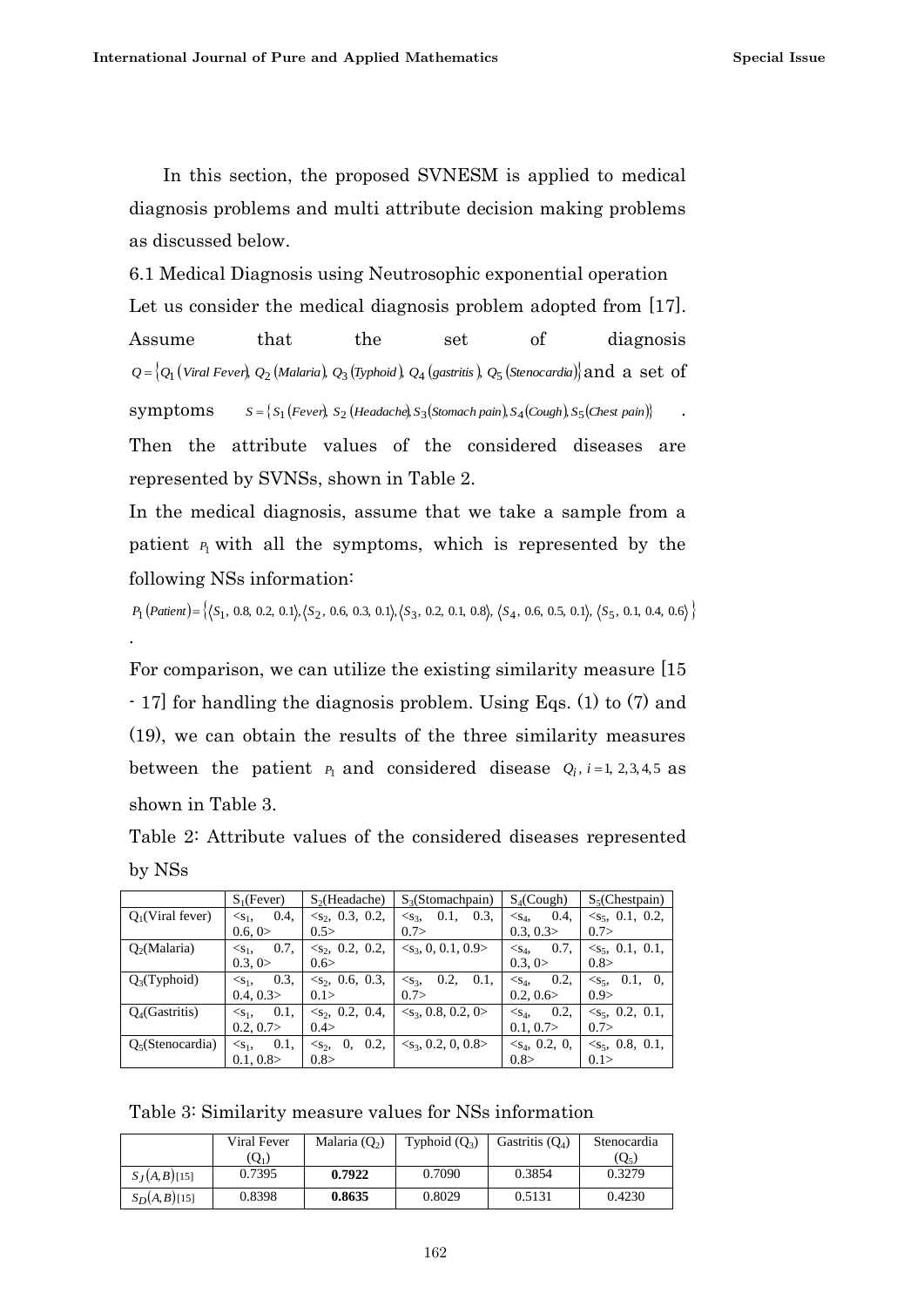| $S_C(A, B)$ [15] | 0.8505 | 0.8661 | 0.8185 | 0.5148 | 0.4244 |
|------------------|--------|--------|--------|--------|--------|
| $C_1(A,B)$ [16]  | 0.8942 | 0.8976 | 0.8422 | 0.6102 | 0.5607 |
| $C_2(A,B)$ [16]  | 0.9443 | 0.9571 | 0.9264 | 0.8214 | 0.7650 |
| $T_1(A,B)$ [17]  | 0.8852 | 0.8867 | 0.8399 | 0.6035 | 0.5467 |
| $T_2(A,B)$ [17]  | 0.9333 | 0.9425 | 0.9102 | 0.8024 | 0.7549 |
| $S_{NS}(A, B)$   | 0.5665 | 0.6316 | 0.6154 | 0.3356 | 0.3235 |

From Table 3, the largest similarity values indicate the proper diagnosis. Hence the patient  $P_1$  suffers from malaria. Evidently, the medical diagnosis using various similarity measures indicate the same diagnosis results and reveal the efficiency of these diagnosis.

6.2 Multi Attribute Decision Making Problems

For convenient comparison, an illustrative example about the selection problem of investment alternatives adopted from [6] is provided to demonstrate the applications and effectiveness of the proposed SVNESM.

An investment company needs to invest a sum of money to the best industry. Then, four possible alternatives are considered as four potential industries: (i)  $P_1$  - a car company; (ii)  $P_2$  - a food company; (iii)  $P_3$  - a computer company; (iv)  $P_4$  - an arms company. The four possible alternatives in the decision-making process, must satisfy the requirements of the three attributes: (i)  $R_1$  is the risk; (ii)  $R_2$  is the growth; (iii)  $R_3$  is the environment, where the attributes  $R_1$  and  $R_2$  are benefit types and the attribute  $R<sub>3</sub>$  is a cost type. Assume that the weighting vector of the attributes is given by  $w = (0.35, 0.25, 0.4)$ . By the statistical analysis and the evaluation of investment data regarding the four possible alternatives of  $P_i$  (i=1, 2, 3, 4) over the three attributes of  $R_i$  (j=1, 2, 3), we can establish the following decision matrix [6]:

 $(p_{ii})$   $< 0.6, 0.1, 0.2 > 0.6, 0.1, 0.2 > 0.3, 0.5, 0.8 >$ <br>  $< 0.3, 0.2, 0.3 > 0.5, 0.2, 0.3 > 0.4, 0.2, 0.7 >$ <br>  $< 0.7, 0.1, 0.2 > 0.6, 0.1, 0.1 > 0.6, 0.3, 0.8 >$  $\begin{bmatrix} 0.4, 0.2, 0.3 \end{bmatrix}$  < 0.4, 0.1, 0.2 > < 0.7, 0.2, 0.4 >  $\left[ < 0.7, 0.1, 0.2 > \right. < 0.6, 0.1, 0.1 > \left. < 0.6, 0.3, 0.8 > \right.$  $< 0.4, 0.2, 0.7 >$  $< 0.3, 0.5, 0.8 >$  $< 0.6, 0.1, 0.1 >$  $< 0.5, 0.2, 0.3 >$  $< 0.6, 0.1, 0.2 >$  $< 0.7, 0.1, 0.2 >$  $< 0.3, 0.2, 0.3 >$  $\mathbf{R}_{\times 3} = \begin{vmatrix} 0.6, 0.1, 0.2 \\ 0.3, 0.2, 0.3 \end{vmatrix}$ 0.6,0.3,0.8 0.4,0.2,0.7 0.3,0.5,0.8 0.6,0.1,0.1 0.5,0.2,0.3 0.6,0.1,0.2 0.7,0.1,0.2 0.3,0.2,0.3 0.6,0.1,0.2  $M(p_{ij})$ <sub>4×3</sub>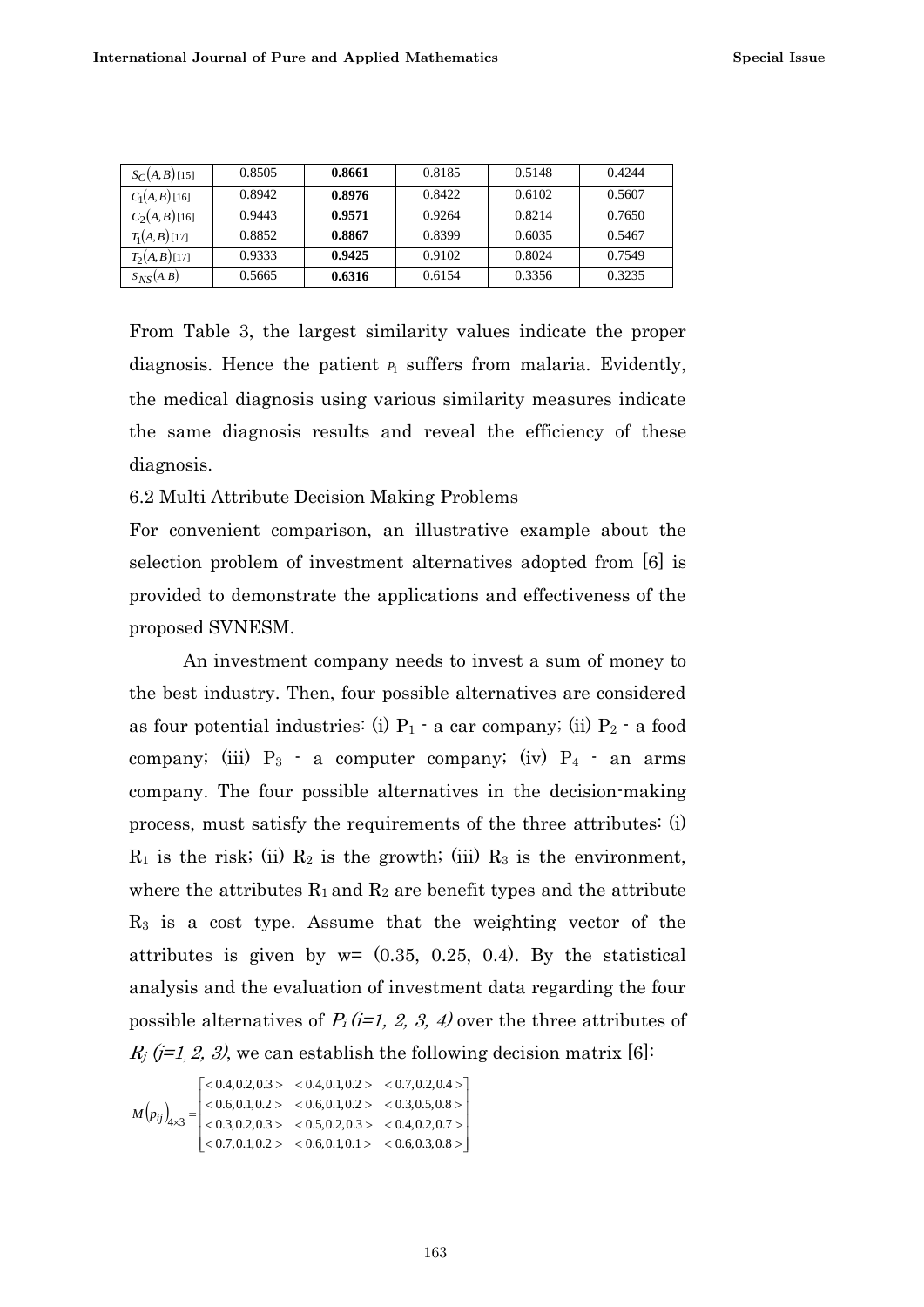Then, we use Equation (19) with neutrosophic information, which is described by the following procedures:

Step1: Establish an ideal solution (an ideal alternative)  $P^* = \{p_1^*, p_2^*, \dots, p_n^*\}$ expressed by the ideal NS  $P^* = \{0.7, 0.1, 0.2\} < 0.6, 0.1, 0.1\} < 0.3, 0.5, 0.8\}$  corresponding to the benefit types and cost types of attributes.

Step 2: Calculated the weighted SVNESM between the alternative  $P_1$  and the ideal solution  $P^*$  by using Equation (8)

The weighted SVNESM between each alternative  $P_i$  (i=1, 2, 3, 4) and the ideal solution  $P^*$  can be given as the following values of  $S_{NS}(P_1, P_1^*) = 0.4936$ ,  $S_{NS}(P_2, P_2^*) = 0.9416$ ,  $S_{NS}(P_3, P_3^*) = 0.6181$ ,  $S_{NS}(P_4, P_4^*) = 0.8722$ , the ranking order of the alternatives is  $P_2 > P_4 > P_3 > P_1$  and the best one is  $P_2$ . These results are the same as in [6]. Hence, the proposed neutrosophic decision-making method based on the exponential function illustrates its feasibility and effectiveness. Compared with existing decision-making methods based on the NSs, the proposed decision-making method based on the Neutrosophic exponential similarity measure shows that it is simpler to employ than existing neutrosophic decision-making methods in [6, 7, 9] under neutrosophic environments because the decision-making method proposed in this paper implies its simple algorithms and decision steps in the neutrosophic decisionmaking problems.

## 5. Conclusions

This paper presented a new similarity measure of SVNESM based on the exponential function. Then, by considering the importance of each element, the weighted similarity measures of SVNESM are introduced. Several novel measures are available in the literature to access the similarity measures of NSs but the proposed measure correlates better than the other measures. The proposed similarity measure effectively deals with some